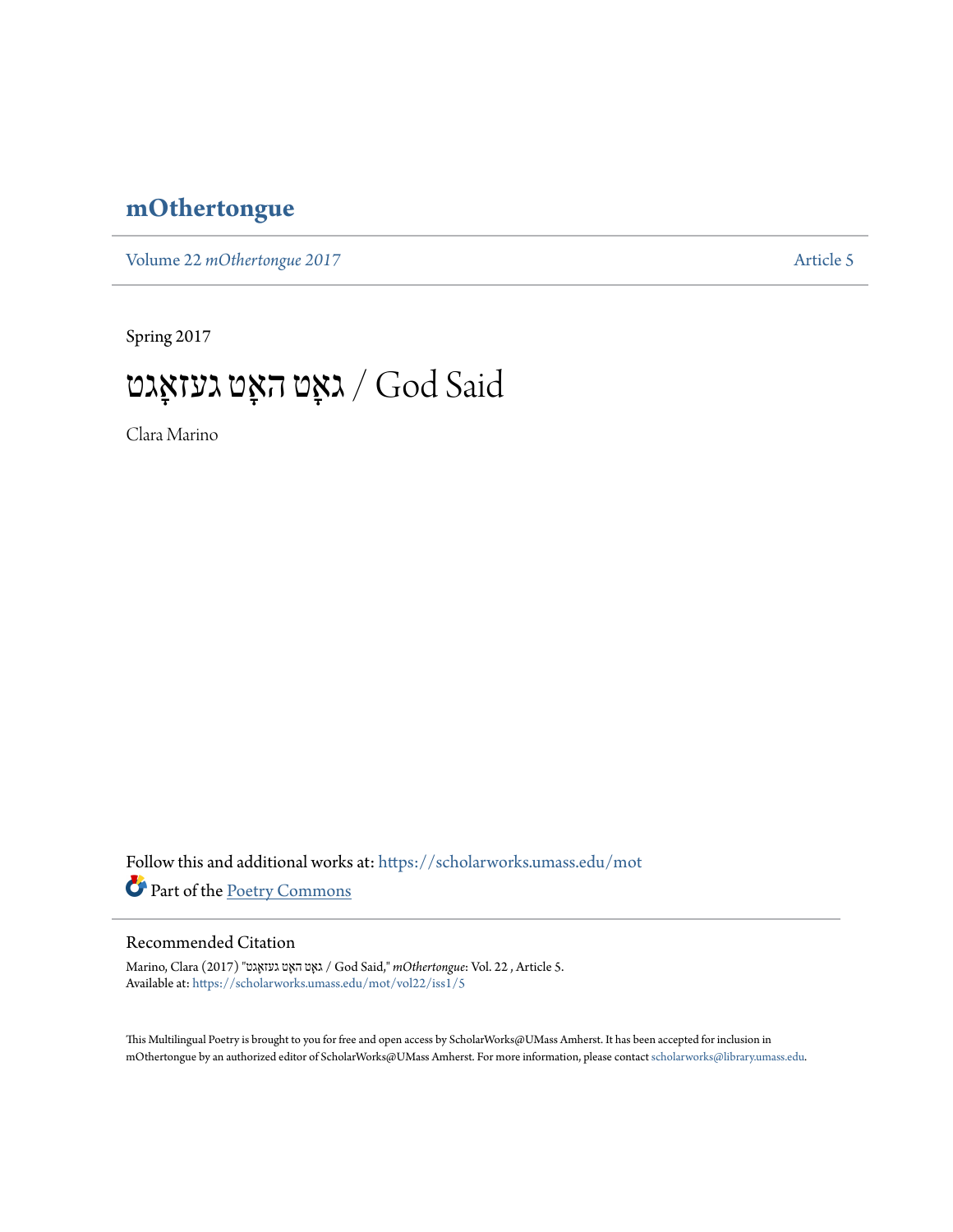## גאָט האָט געזאַגט Clara Marino

יין מאָל האָט גאָט געזאָגט ״כ׳האָב ניט דיך ליב״ אַזוי״ "האָב איך געזאָגט ״גײ קאַקן ױפֿם ים כ׳האָב געגעסן יעדער עפל און מאַראַנצ אַז איך האָב געוואָלט איך האָב געשלאָפֿן און איך האָב געשריגן און איך האָב געשלאָגט דען אויבנויף פֿון דען שמוציקן וואַנע־וואַסער און יין מאָל האָט גאָט געזאָגט ״איך האָב דיך ליב״ און איך האָב געגלייבט אים ניט און גאָט האָט געזאָגט ״דאָס איז אָקיי״ איך האָב פֿאַרלאַנגט אים צו זאָגן אַז ער איז באַדויערט ער האָט געזאָגט ניט איך האָב געשוויגן און גאָט האָט געוויזן זיין ברוסט זיין פֿאָרעם איז דורכגעלעכערט געווען און גאָט האָט געזאָגט ״איך האָב דיך ליב״ און איך בין רויק געווען און גאָט איז רויק געווען  $^{\prime\prime}$ יב דיך אין האָב דיך אין און איך אין און איך און איך האָב געבלוט און גאָט האָט געבלוט מיט מיר